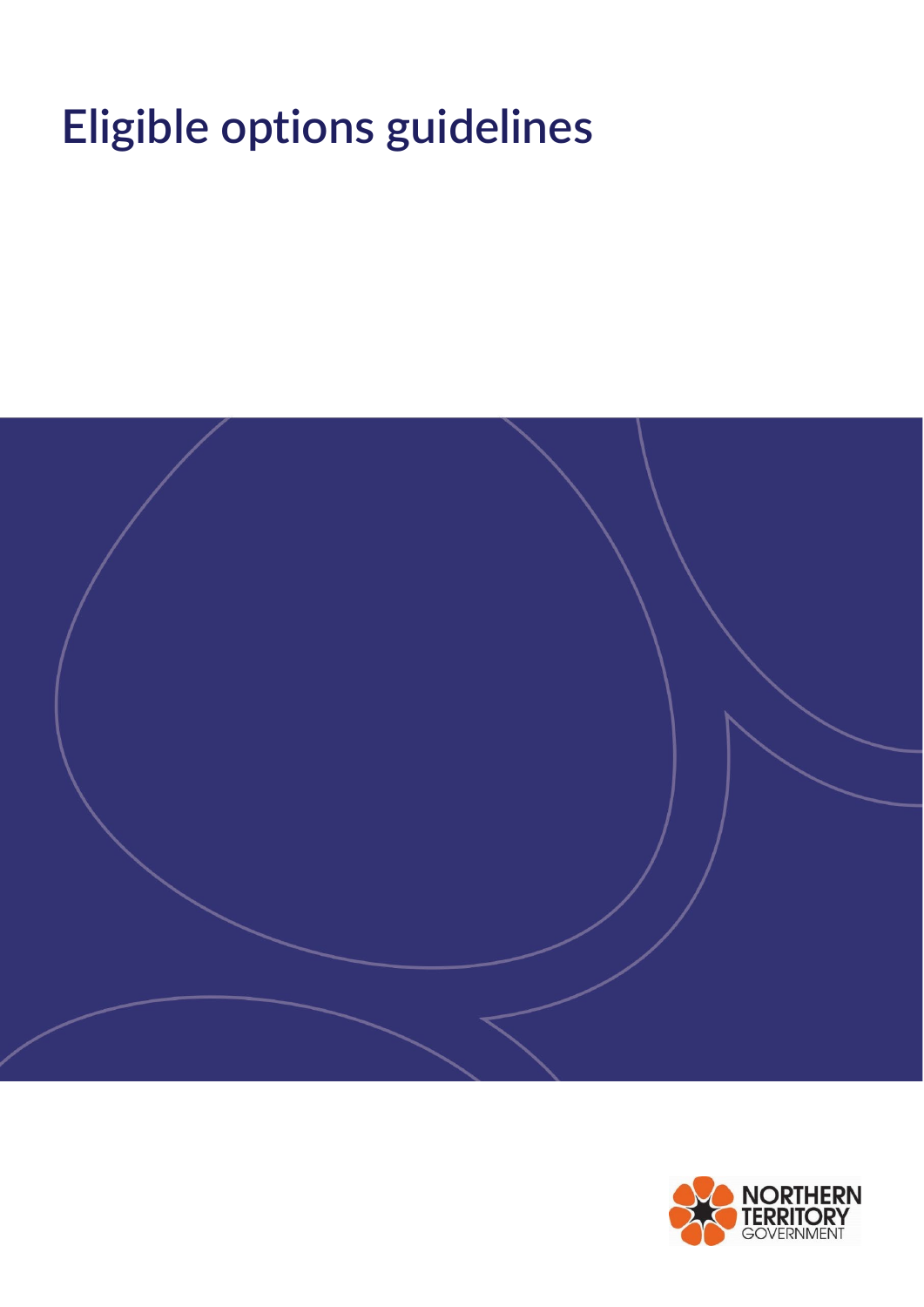| Document title         | Eligible options guidelines                                                                |  |
|------------------------|--------------------------------------------------------------------------------------------|--|
| <b>Contact details</b> | Engagement and Partnerships, Student Engagement<br>eligibleoptions.doe@education.nt.gov.au |  |
| Approved by            | <b>Student Engagement</b>                                                                  |  |
| Date approved          | 25 March 2022                                                                              |  |
| <b>Document review</b> | December 2022                                                                              |  |
| TRM number             | 50:D21:115463                                                                              |  |

| <b>Version</b> | <b>Date</b>      | <b>Author</b>                                         | <b>Changes made</b>                                                                         |
|----------------|------------------|-------------------------------------------------------|---------------------------------------------------------------------------------------------|
| 1.0            | 10 June 2020     | <b>Student Engagement</b>                             | Draft policy                                                                                |
| 2.0            | 11 December 2020 | <b>Operational Policy</b><br><b>Coordination Unit</b> | Administrative amendments to update<br>document to NTG template and publishing<br>standards |
| 2.1            | 9 December 2021  | <b>Student Engagement</b>                             | External review recommendations<br>embedded within                                          |
| 2.2            | 3 February 2022  | <b>Student Engagement</b>                             | Grammar and rephrasing                                                                      |
| 2.3            | 27 February 2022 | <b>Student Engagement</b>                             | <b>Quality Assurance</b>                                                                    |
| 2.4            | 14 March 2022    | <b>Student Engagement</b>                             | Feedback from Engagement &<br>Partnerships incorporated                                     |

| <b>Acronyms</b> | <b>Full form</b>                             |
|-----------------|----------------------------------------------|
| <b>NT</b>       | Northern Territory                           |
| <b>NTG</b>      | <b>Northern Territory Government</b>         |
| <b>SEAT</b>     | <b>Student Enrolment and Attendance Team</b> |
| <b>TRM</b>      | <b>Territory Records Management</b>          |
| <b>VET</b>      | <b>Vocational Education and Training</b>     |
| <b>NOA</b>      | Notification of Arrangements                 |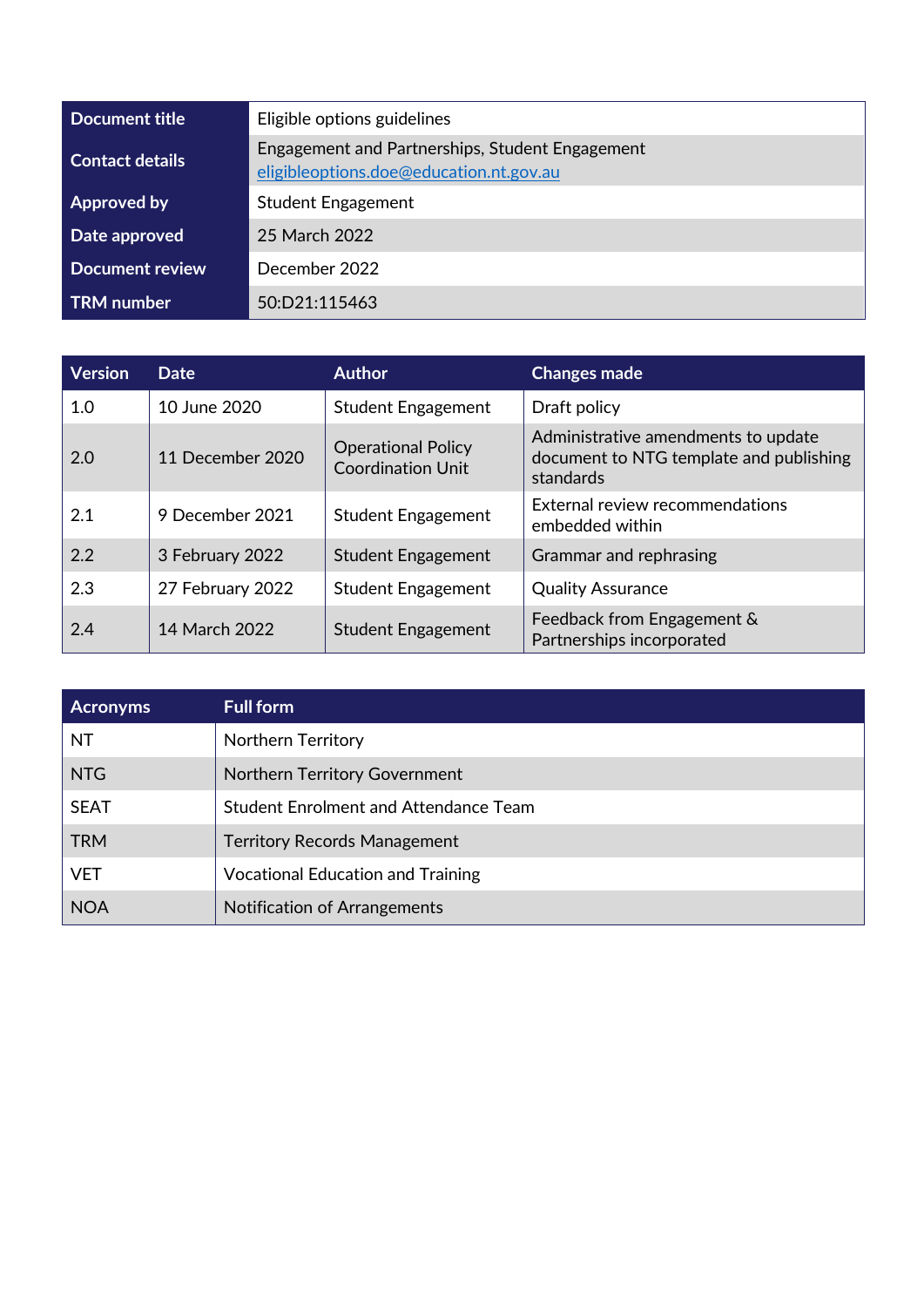# **Contents**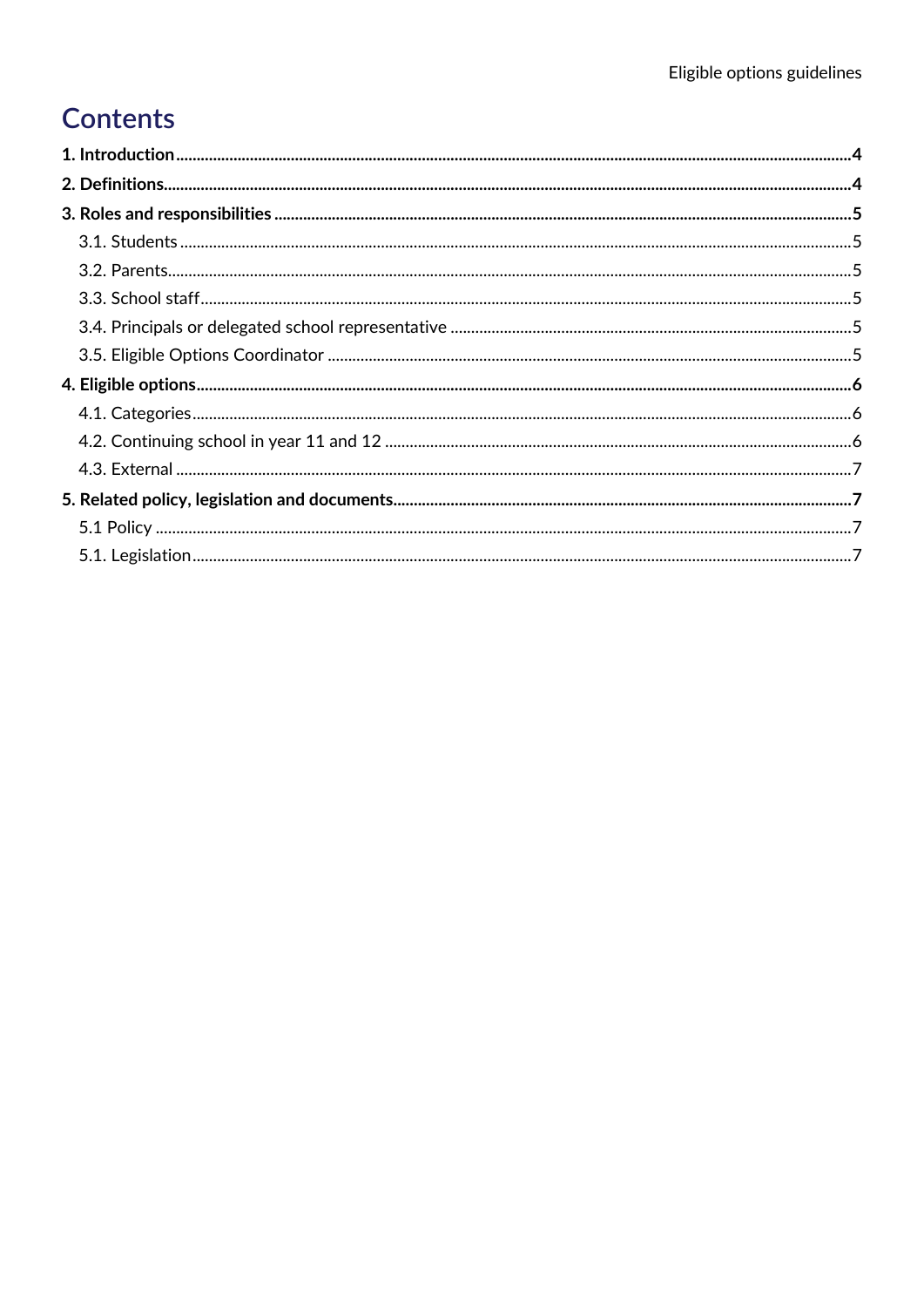These guidelines are part of the Enrolment policy available on the Department of Education Policy and advisory library in the [Student enrolment and attendance section.](https://education.nt.gov.au/policies/student-enrolment)

## <span id="page-3-0"></span>**1. Introduction**

The Northern Territory (NT) Department of Education is committed to working with students, parents and the community to support all students to engage in meaningful pathways. Although full-time participation in school is the preferred educational pathway for compulsory school-age children, it is acknowledged that in some instances, parents and children have individual needs and circumstances that make full-time schooling challenging.

To ensure all young people have access to education, training or employment, regardless of their individual circumstances, students who have completed year 10 and no longer wish to continue with mainstream education may enter a compulsory participation phase, where the student can participate in an external eligible option.

# <span id="page-3-1"></span>**2. Definitions**

Child living independently – is a child who is of or above the age of 14 years and not living with a parent. A child who is living with a parent is also considered to be independent if the parent is unable to control the child's behaviour in relation to enrolment, attendance, and participation.

Child of compulsory school age – is a child who has turned six years of age on or before June 30 of the school year and has not completed year 10, or turned 17 years of age, whichever comes first.

Compulsory participation phase – applies to a student who has completed year 10 and has not yet turned 17 years of age, where the student either continues with school or has been approved to participate in an external eligible option for a minimum average of 25 hours a week until they turn 17 years of age.

Former roll – is a roll in SAMS to which a student's name is moved when the student is no longer enrolled at the school. The former roll acts as a record for all students previously enrolled in the school.

Parent **–** signifies a child's father, mother or any other person who has parental responsibility for the child, including a person regarded as a parent of a child under Aboriginal customary law or Aboriginal tradition. However, a parent standing in the place of a parent of a child on a temporary basis is not a parent of the child.

Parental responsibility – of a person signifies that the person:

- a) has daily care and control of the child or
- b) is entitled to exercise all the powers and rights in relation to, and has full responsibility for all aspects of, the long-term care and development of the child or
- c) has daily care and control of the child, and the entitlement and responsibilities mentioned at (b) and includes a person who has been given the above responsibilities under the law of another jurisdiction.

Special circumstances – is the threshold for granting an exemption from attendance or exemption from participating in an eligible option. The circumstances must reflect the student's best interests as a priority and consider a range of factors that include a student's educational pathway.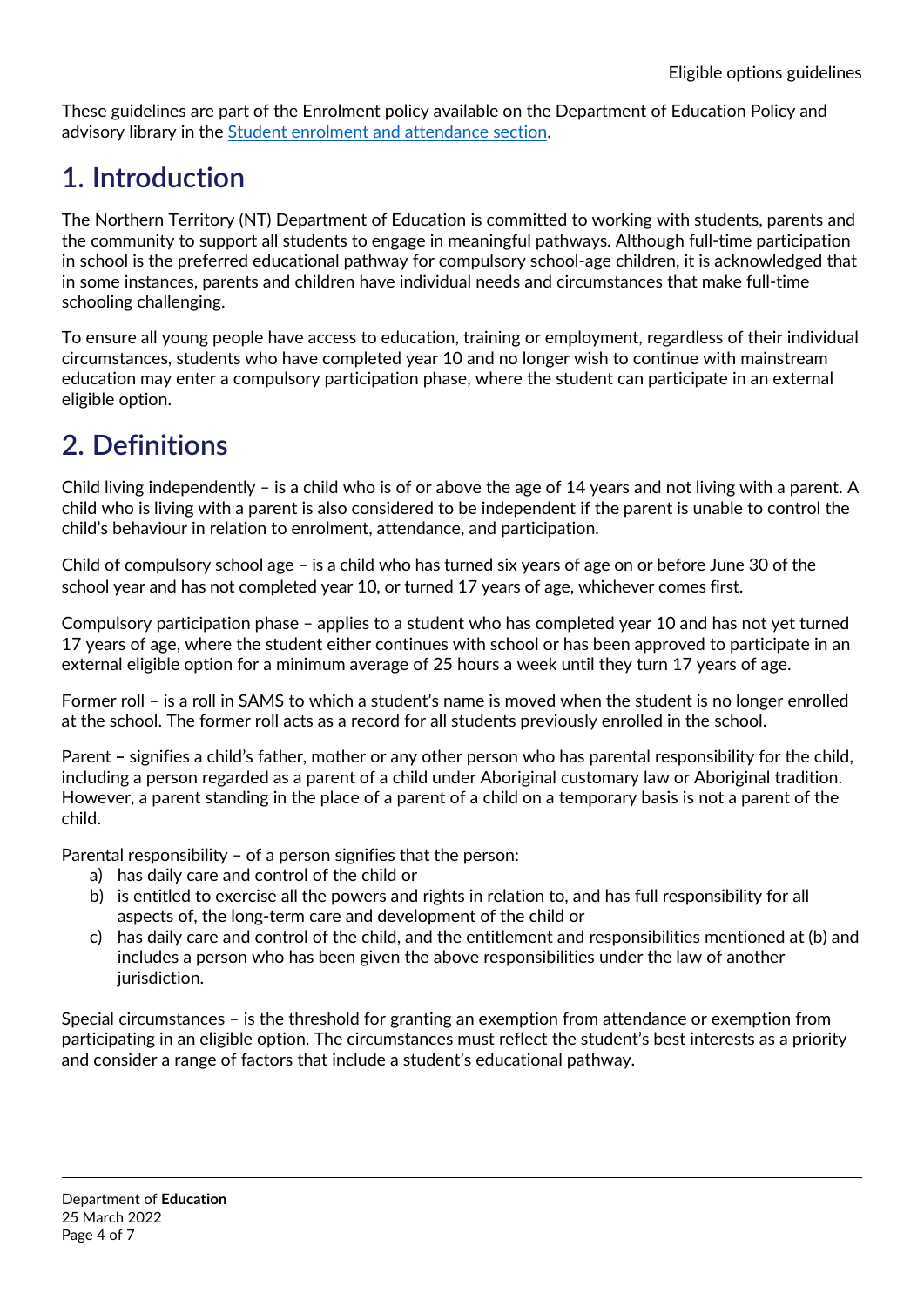# <span id="page-4-0"></span>**3. Roles and responsibilities**

#### <span id="page-4-1"></span>**3.1. Students**

Students have a responsibility to:

- engage with school staff to identify a suitable eligible option
- comply with all requirements of the eligible options program and actively advise school staff if they are unable to meet their obligations.

### <span id="page-4-2"></span>**3.2. Parents**

Parents have a responsibility to:

- engage with school staff and the principal to consider eligible options
- notify the school when their child intends to leave school to participate in an eligible option, including the provision of a signed Notification of Arrangements form to the school
- notify the school of any changes to the child's participation in an eligible option.

#### <span id="page-4-3"></span>**3.3. School staff**

School staff have a responsibility to:

• work with students, parents, and the community in assisting students with participation in eligible options.

## <span id="page-4-4"></span>**3.4. Principals or delegated school representative**

Principals or delegated school representatives are responsible to:

- ensure student enrolment where a child is participating in an eligible option
- consider and if appropriate, approve the Notification of Arrangements form and forward to the Eligible Options Coordinator by email at [eligibleoptions.doe@education.nt.gov.au](mailto:eligibleoptions.doe@education.nt.gov.au)
- manage student re-entry to full time attendance at school where a child transitions from an eligible option
- ensure staff are aware of NT legislation, department policy and guidelines, including flexible education strategies, school policies and processes.

## <span id="page-4-5"></span>**3.5. Eligible Options Coordinator**

The Eligible options coordinator has responsibility to

- monitor and manage compliance of students participating in an eligible option delivered through an external provider
- record details into the School Enrolment and Attendance Team (SEAT) database
- provide advice to parents, school and department staff about department policy and guidelines and legislative requirements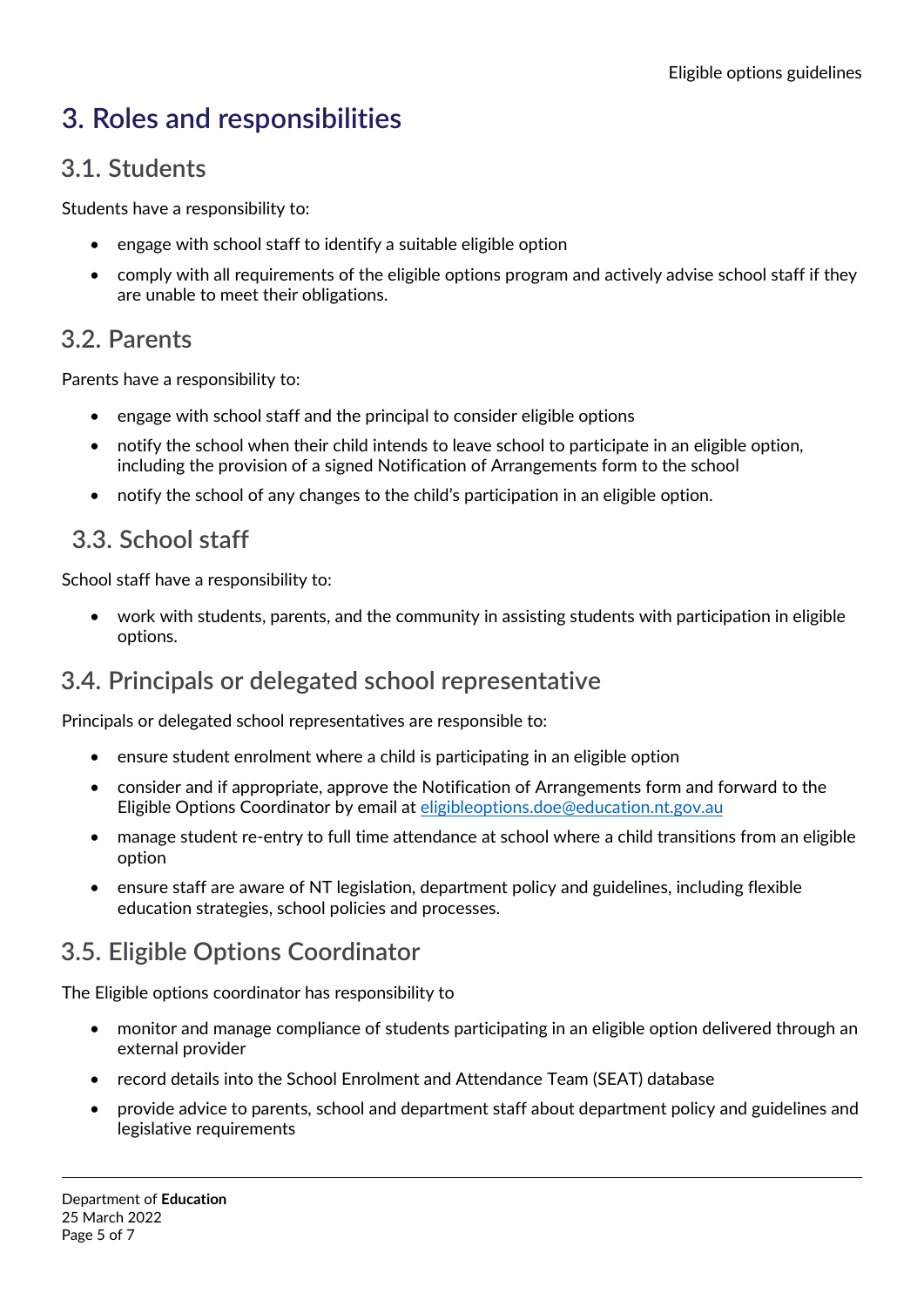- work in partnership with Student Engagement Programs and Services, authorised persons and school principals to support students who are not meeting the participation requirements of an eligible option
- maintain and establish relationships with stakeholders that provide and deliver Eligible Options to students.

## <span id="page-5-0"></span>**4. Eligible options**

#### <span id="page-5-1"></span>**4.1. Categories**

Students are required to have a year 10 end of year report or statement of completion to qualify for an eligible option.

Eligible options is participation in one of the following:

- approved education or training, see table below
- if 15 years of age or over, paid employment, for not less than 25 hours per week; or
- a combination of approved education, training, and paid employment.

| Approved education or training                                                                                                                                    | <b>Provider</b>                                                                                                   |  |
|-------------------------------------------------------------------------------------------------------------------------------------------------------------------|-------------------------------------------------------------------------------------------------------------------|--|
| An education program or course of study or instruction                                                                                                            | For example, Charles Darwin University<br>or Bachelor Institute of Indigenous<br><b>Tertiary Education</b>        |  |
| A higher education course of study under the Higher<br><b>Education Act 2004</b>                                                                                  | A registered higher education provider                                                                            |  |
| A VET accredited course, training package qualification,<br>approved apprenticeship or approved traineeship under the<br>Training and Skills Development Act 2016 | A registered training organisation                                                                                |  |
| Other education or training approved by the Chief Executive<br>by Gazette notice                                                                                  | The Chief Executive may by Gazette<br>notice approve a form of education or<br>training.                          |  |
| Other education or training at an institution in a State or<br>another Territory that would comply with the requirements<br>of Part 4 of the Education Act 2015.  | A government or non-government<br>school registered training provider or<br>registered higher education provider. |  |

## <span id="page-5-2"></span>**4.2. Continuing school in year 11 and 12**

If a student continues in year 11 and year 12, and is under the age of 17 years, the school must:

- monitor attendance of students and if a student is at risk of or has disengaged from education, consider whether an external eligible option may be more appropriate
- where a student has not participated for four consecutive weeks, or a total of 12 weeks, three months, in a 12 month period and the school has exhausted re-engagement strategies, refer the student file to Student Engagement for appropriate action